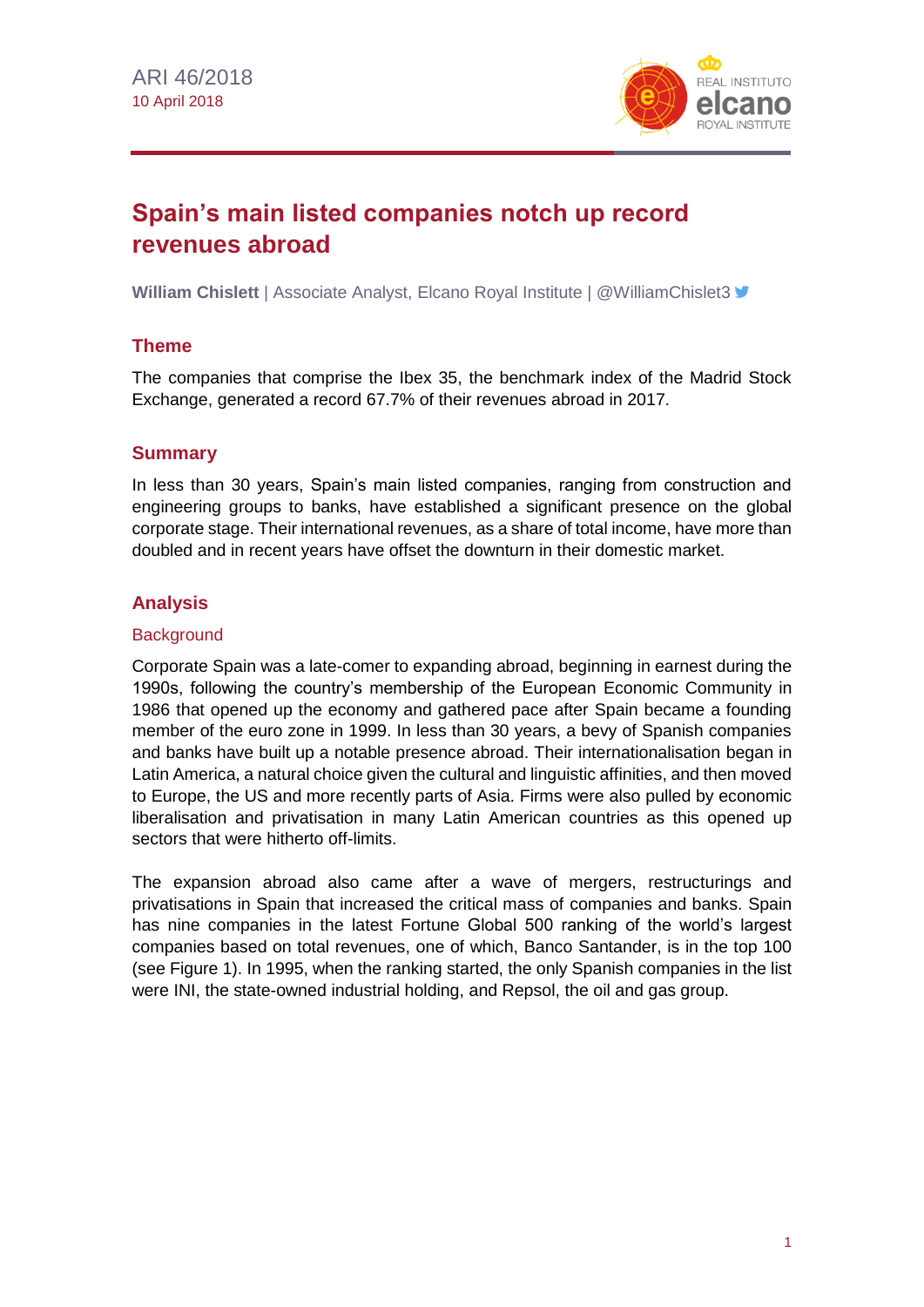|     | Rank Company                    | Revenues (US\$ bn) |
|-----|---------------------------------|--------------------|
| 73  | Banco Santander                 | 82.8               |
| 153 | Telefónica                      | 57.5               |
| 223 | Banco Bilbao Vizcaya Argentaria | 43.7               |
| 281 | ACS                             | 36.9               |
| 306 | Repsol                          | 34.5               |
| 332 | Iberdrola                       | 32.3               |
| 417 | <b>Gas Natural Fenosa</b>       | 26.1               |
| 426 | Mapfre Group                    | 25.8               |
| 428 | Inditex                         | 25.7               |

### **Figure 1. Spanish companies in the Fortune Global 500 ranking**

Source: Fortune.

Outward investment surged from a yearly average of US\$2.3 billion in 1985-95 to US\$44.3 billion in 1999 and a peak of US\$137 billion in 2007, the third highest amount in the EU after the UK and Germany and the fourth in the world including the US, according to UNCTAD. Today, Spain's stock of outward direct investment of US\$516 billion (2016 figure) is higher than Italy's (US\$460 billion) and compared to a mere US\$15.6 billion in 1990, but still far from the UK's US\$1.4 trillion, Germany's US\$1.3 trillion and France's US\$1.2 trillion.

### Ibex 35 companies: onward and upward

The international expansion has been led by the main companies and banks listed on the Madrid Stock Exchange who together make up the Ibex 35 index. These range from construction and infrastructure companies to energy, engineering and telecoms. The share of their international revenues in total revenues has increased virtually every year and in 2017 reached a record 67.7%, up from 65.8% in 2016 and just 24% in 1997 (see Figure 2).

| revenues)      |              |                     |               |
|----------------|--------------|---------------------|---------------|
|                |              | Total revenues      | International |
| Company        | Sector       | $(\epsilon$ mn) (1) | (% of total)  |
| <b>Abortic</b> | $M$ otorwove | E 12G               | 71 N          |

# **Figure 2. International revenues of Ibex-35 companies, 2017 (€ million and % of total**

| Abertis    | Motorways               | 5,136  | 74.0 |
|------------|-------------------------|--------|------|
| <b>ACS</b> | Construction & services | 34,898 | 87,3 |
| Acerinox   | Metals                  | 4.627  | 89.7 |
| Aena       | Consumer services       | 3,961  | 5.4  |
| Amadeus    | Technology              | 4,852  | 95.0 |
| Acciona    | Construction            | 7,254  | 56.3 |
|            |                         |        |      |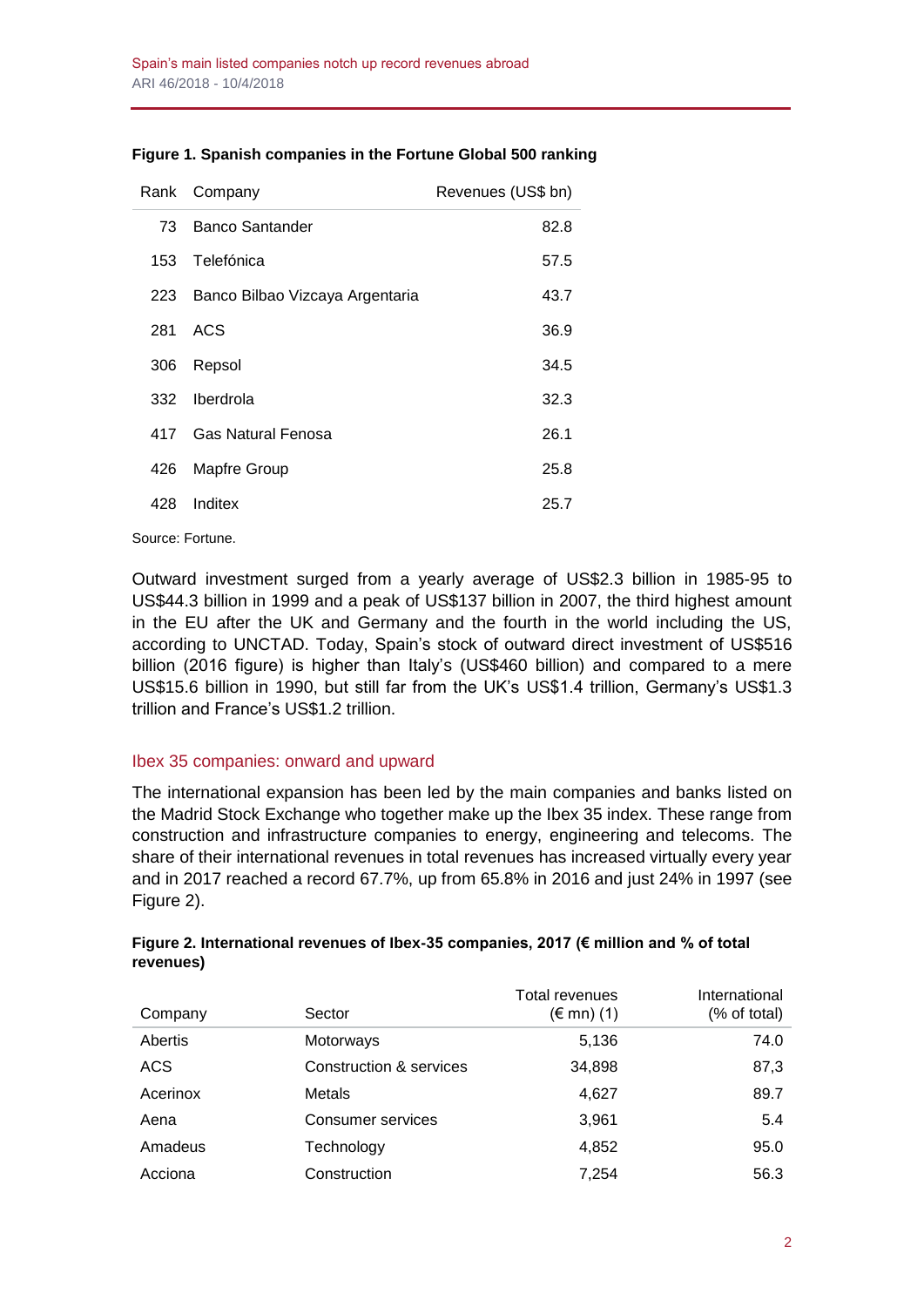| Company                  | Sector                   | <b>Total revenues</b><br>$(\in$ mn) (1) | International<br>(% of total) |
|--------------------------|--------------------------|-----------------------------------------|-------------------------------|
| Amadeus IT Holding       | Travel technology        | 3,418                                   | 95.0                          |
| <b>Bankia</b>            | Banking                  | 2,309                                   | 0.1                           |
| <b>Bankinter</b>         | Banking                  | 1,289                                   | 8.3                           |
| <b>BBVA</b>              | Banking                  | 29,296                                  | 82.6                          |
| Caixabank                | <b>Banking</b>           | 6,970                                   | 6.0                           |
| Cellnex                  | Technology               | 758                                     | 44.0                          |
| Inmobiliaria Colonial    | Real estate              | 283                                     | 69.1                          |
| Día                      | Supermarket chain        | 8,620                                   | 44.4                          |
| Enagás                   | Energy                   | 1,360                                   | 0.2                           |
| Endesa                   | Energy                   | 19,556                                  | 9.7                           |
| Ferrovial                | Construction             | 12,208                                  | 76.8                          |
| <b>Gas Natural</b>       | Energy                   | 23,306                                  | 53.8                          |
| Grifols                  | Pharmaceutical           | 4,318                                   | 94.4                          |
| IAG                      | Transport                | 21,329                                  | 86.5                          |
| Iberdrola                | Energy                   | 31,263                                  | 57.6                          |
| Inditex                  | Consumer goods           | 25,336                                  | 83.7                          |
| Indra                    | Technology               | 3,012                                   | 53.9                          |
| Mapfre                   | Insurance                | 19,309                                  | 65.4                          |
| Mediaset                 | <b>Consumer services</b> | 986                                     | 2.9                           |
| Melia                    | Consumer services        | 1,885                                   | 52.7                          |
| Merlin                   | Real estate              | 463                                     | 2.3                           |
| Red Eléctrica            | Energy                   | 1,941                                   | 2.2                           |
| Repsol                   | Energy                   | 41,668                                  | 50.3                          |
| <b>Banco Sabadell</b>    | Banking                  | 4,840                                   | 34.7                          |
| <b>Banco Santander</b>   | Banking                  | 56,041                                  | 87.3                          |
| Siemens Gamesa           | Engineering              | 6,538                                   | 97.5                          |
| <b>Técnicas Reunidas</b> | Engineering              | 5,068                                   | 98.6                          |
| Telefónica               | Telecoms                 | 52,007                                  | 75.6                          |
| Viscofan                 | Consumer goods           | 778                                     | 86.2                          |
| Total                    |                          | 443,468                                 | 67.7                          |

(1) Figures rounded to nearest whole number.

Source: BME Spanish Exchanges. Data from the National Securities Market Commission (CNMV).

The rising share of the international revenues of these companies –Spain's multinationals– has helped to offset the downturn in their domestic market. Economic output, hit by the bursting of a massive property bubble as of 2008 and the global financial crisis, did not recover its pre-crisis level until the second quarter of last year. During this period, exports rose from €189.2 billion in 2008 to a record €277.1 billion in 2017. Exports relative to GDP are now 10 percentage points above 2007 levels.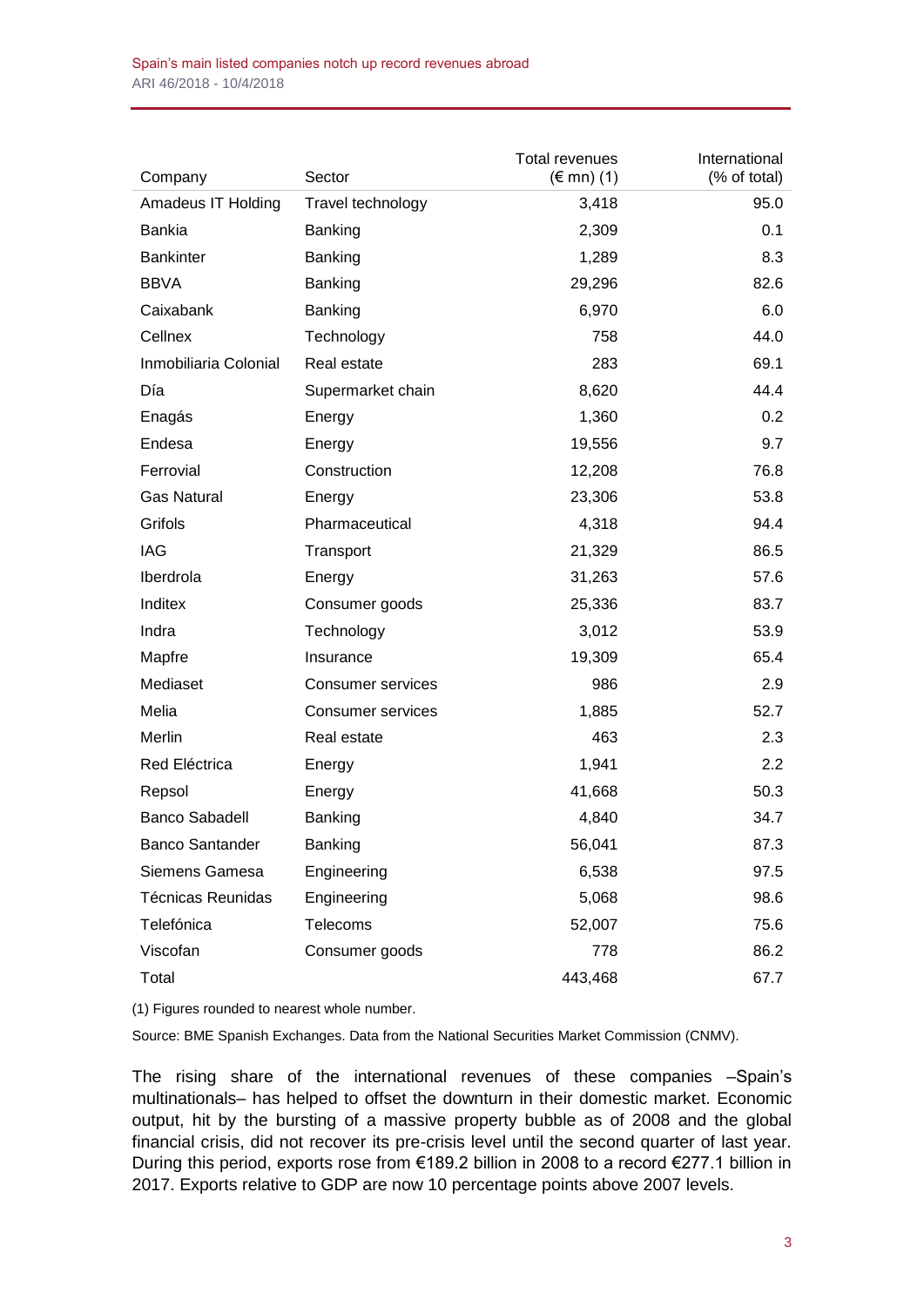Although the international revenues of the Ibex 35 companies include exports, the great bulk of their income comes from the revenues generated by their subsidiaries abroad. Most of Spain's big exporters, such as car and chemical producers, are multinationals from other countries.

The Ibex 35 company whose share of international revenues in its total income was the highest was the engineering group Técnicas Reunidas (98.6%), followed by the wind energy leader Siemens Gamesa (97.5%), the travel technology group Amadeus (95%), and the steel producer Acerinox (close to 90%). Acciona, the infrastructure and renewable energy company, increased its share of international revenues from 48.4% to 56.3% and the bank BBVA from 78.5% to 82.6%, while those of Santander dropped a little from 89.8% to 87.3%.

Santander's international revenues were the highest in absolute terms at €48,923 million. They as well as profits are fairly evenly balanced between mature and developing economies (see Figure 3).

|                            | %  |                 | $\%$ |
|----------------------------|----|-----------------|------|
| <b>Brazil</b>              | 26 | Portugal        | 5    |
| <b>UK</b>                  | 16 | Argentina       | 4    |
| Spain                      | 15 | US              | 4    |
| Santander Consumer Finance | 13 | Poland          | 3    |
| Mexico                     | 7  | Other countries | 1    |
| Chile                      | 6  |                 |      |

| Figure 3. Countries' contribution to Santander's underlying group profit, 2017 (%) |  |  |  |  |  |
|------------------------------------------------------------------------------------|--|--|--|--|--|
|------------------------------------------------------------------------------------|--|--|--|--|--|

Source: Santander.

Santander took an original approach to internationalisation. Instead of a forging a big presence around the world in order to service companies and facilitate trade, which was the way of HSBC, for example, or focusing on investment banking from various key financial centres like JPMorgan Chase in New York, London and Hong Kong, it pioneered global retail banking with a significant presence in Brazil, Mexico, the UK and Spain. It is the euro zone's largest bank by market capitalisation and the  $14<sup>th</sup>$  biggest in the world, with 133 million clients.<sup>1</sup>

The bank has made US\$80 billion of acquisitions abroad and in Spain, its latest being its ailing rival on its home ground, Banco Popular, which it bought for a symbolic €1 last June in a deal masterminded by EU regulators to avoid a damaging collapse.

<sup>1</sup> Santander's 'experiment' is well explained in the Schumpeter column in The Economist of February 24, 2018 a[t https://www.economist.com/news/business/21737258-europes-banking-champion-took-unique](https://www.economist.com/news/business/21737258-europes-banking-champion-took-unique-approach-globalisation-has-it-been-vindicated)[approach-globalisation-has-it-been-vindicated.](https://www.economist.com/news/business/21737258-europes-banking-champion-took-unique-approach-globalisation-has-it-been-vindicated)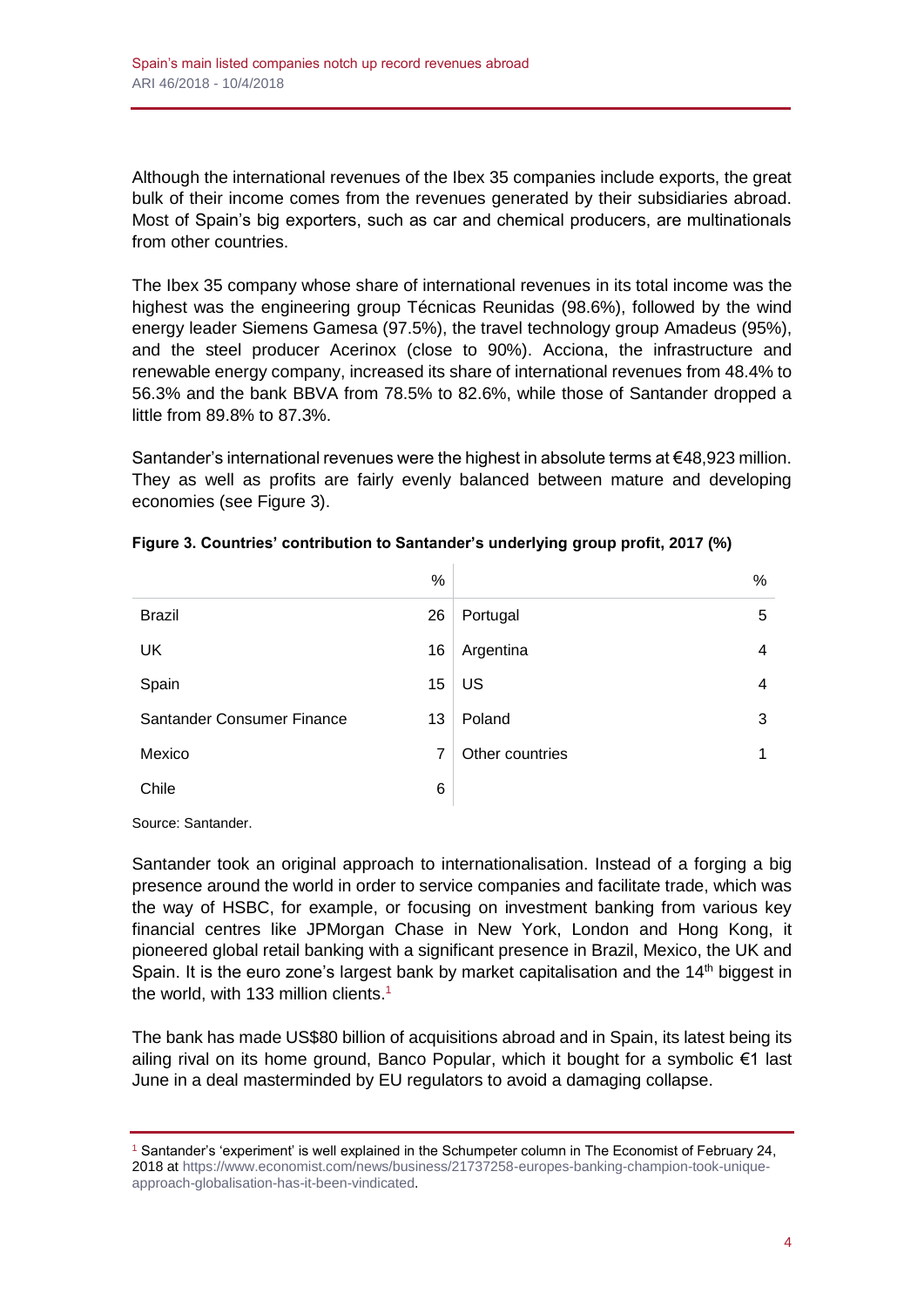BBVA, Spain's second largest bank, has followed a similar route to Santander's. Mexico provided 28% of gross income last year, South America 18%, Turkey 16% and the US 12%.

The sector that has internationalised the most is construction, particularly in the field of transport infrastructure. ACS generated 87% of its revenues abroad in 2017, Ferrovial 76%, Abertis 74% and Acciona 56%. The first three of these companies and two more, Sacyr and Globalvia, are among the world's 10-largest transport developers, more than any other country, and four of them are in the Top 10 on the basis of invested capital (see Figures 4 and 5).

|                                  | Operating or<br>under<br>construction | Of which:<br>in the US | Of which:<br>in<br>Canada | Of which:<br>in home<br>country | All<br>other |
|----------------------------------|---------------------------------------|------------------------|---------------------------|---------------------------------|--------------|
| 1. ACS Group/Hochtief<br>(Spain) | 59                                    | 4                      | 10                        | 17                              | 28           |
| 2. Vinci (France)                | 47                                    | 1                      | 3                         | 17                              | 26           |
| 3. Abertis (Spain)               | 45                                    | 0                      | 0                         | 14                              | 31           |
| 4. Macquarie (Australia)         | 41                                    | 3                      | 1                         | 1                               | 36           |
| 5. Ferrovial/Cintra (Spain)      | 39                                    | 4                      | 3                         | 11                              | 21           |
| 6. Sacyr (Spain)                 | 33                                    | 0                      | $\bf{0}$                  | 13                              | 20           |
| 7. Meridiam (France)             | 30                                    | 7                      | 3                         | 3                               | 17           |
| 8. Globalvia (Spain)             | 28                                    | 1                      | $\bf{0}$                  | 16                              | 10           |
| 9. John Laing (UK)               | 25                                    | 3                      | $\Omega$                  | 14                              | 8            |
| 10. Egis (France)                | 25                                    | 0                      | 1                         | 6                               | 18           |

### **Figure 4. Ranking of the world's 10-largest transport developers (1)**

(1) Developers are ranked by the number of road, rail, port and airport concessions over US\$50mn in investment value that they have developed worldwide, alone or in joint venture since 1985, and are currently operating or have under construction as of 1/X/2017.

Source: Public Works Financing.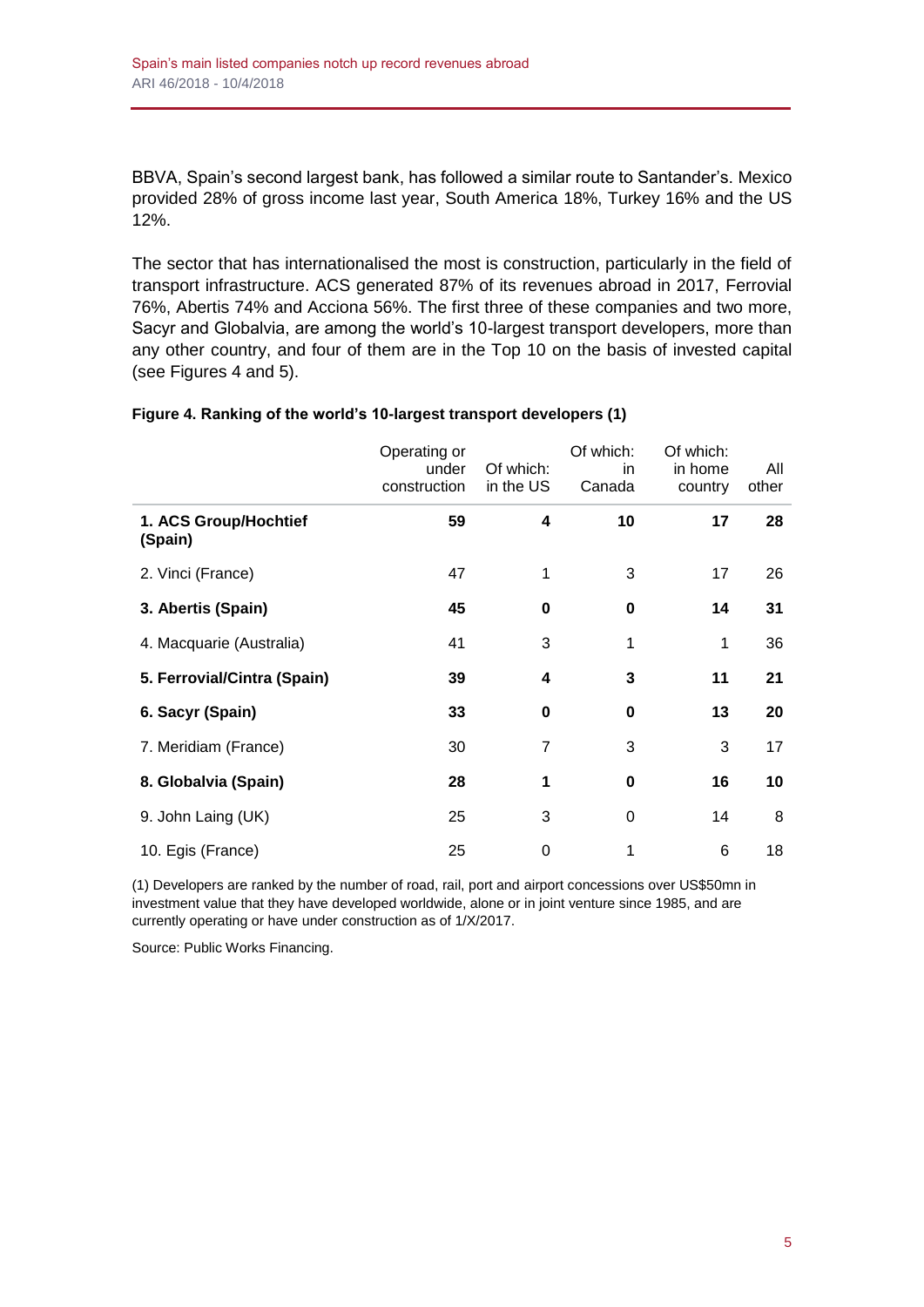### **Figure 5. Developers ranked by invested capital (1985-2017)**

| ACS (Iridium+Hochtief) (Spain)    | 94,900 |
|-----------------------------------|--------|
| <b>Ferrovial (Cintra) (Spain)</b> | 89,200 |
| Vinci (France)                    | 82,500 |
| Macquaire (Australia)             | 53,550 |
| Meridiam (France)                 | 48,250 |
| Bouygues (France)                 | 44,500 |
| John Laing (UK)                   | 35,900 |
| Sacyr (Spain)                     | 32,500 |
| Egis (France)                     | 27,800 |
| Globalvia (Spain)                 | 27,300 |
| OHL (Spain)                       | 21,200 |

Total invested capital (US\$ mn) (1)

(1) Total invested capital is the sum of the original investment, in nominal dollars, of all of a company's transport P3 projects (highways, transit, ports and airports) from 1985 to 1/X/2017. Projects are counted in a company's total when it had a substantial role as a developer in financing, building and operating a publicly owned asset, or in acquiring and improving/operating an asset for a set amount of time, under a long-term contract with government. To capture all of a firm's development experience we include we count projects that are currently in a firm's portfolio and those that have been sold or reverted to government operation. The numbers may reflect some double counting on the largest P3 projects where there is co-investment by a consortium of developers.

Source: Public Works Financing.

Hardly a month goes by without one of these companies winning a major contract abroad. So far this year, ACS has won a €3.3 billion contract for Montreal's automatic passenger transport system, a €145 million bridge contract in Boston and a €1 billion hydroelectric contract in Canada, while Siemens Gamesa was contracted to supply an additional 120 MW of capacity for Taiwan's offshore wind power plant.

After four years when gross investment abroad excluding special purpose vehicles (ie, productive investment) averaged €31 billion and net investment (after divestments) €16.8 billion, last year saw a 47% fall in gross investment to €19.7 billion and net investment plummeted 138% mainly because of a divestment in the financial services sector (see Figure 6).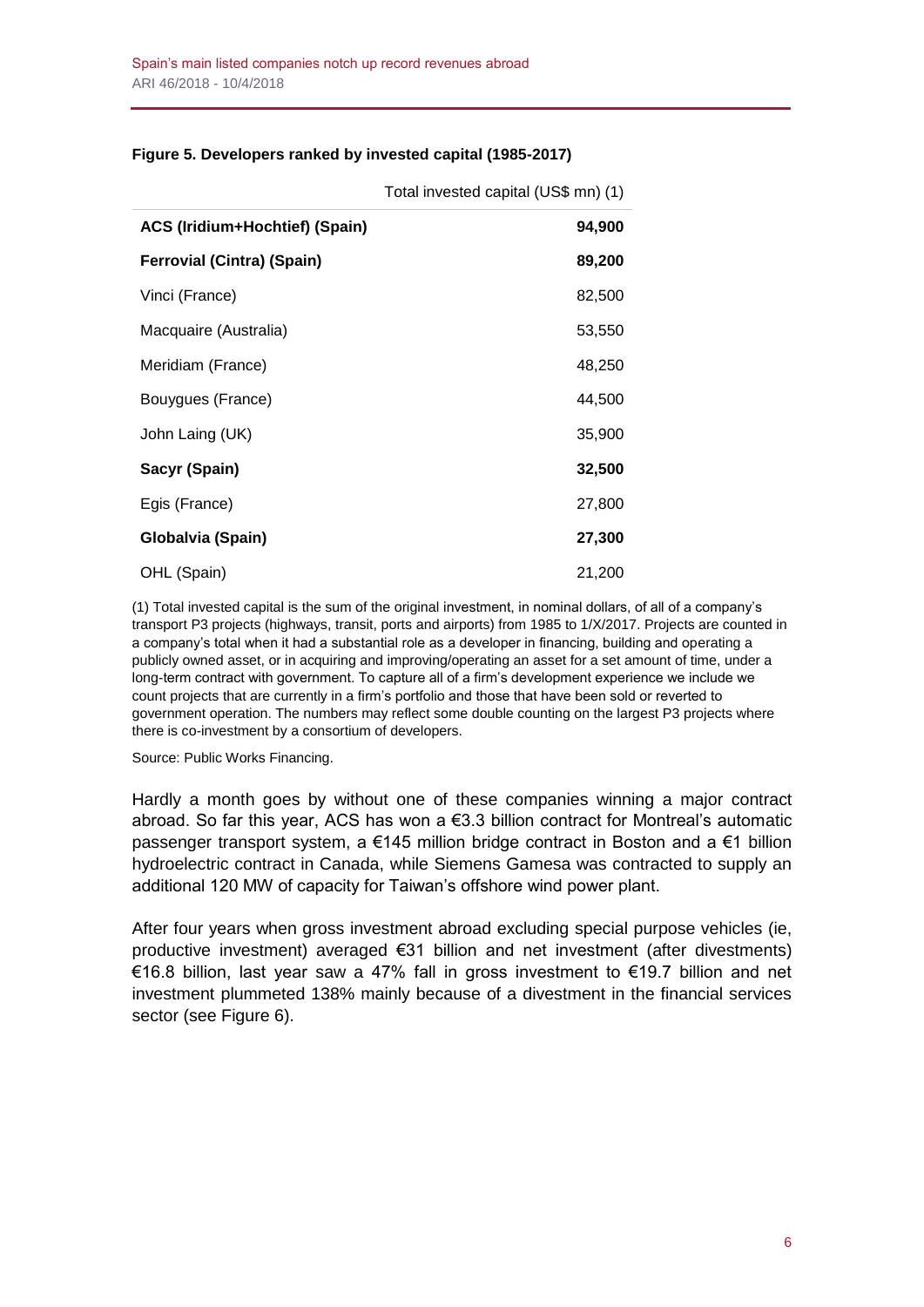|      | Gross investment Net investment |      |
|------|---------------------------------|------|
| 2013 | 25.9                            | 14.1 |
| 2014 | 31.7                            | 9.7  |
| 2015 | 31.7                            | 17.5 |
| 2016 | 37.3                            | 26.1 |
| 2017 | 19.8                            | -9.8 |

### **Figure 6. Spanish investment abroad, 2013-17 (€ billion) (1)**

(1) Excluding special purpose vehicles (SPEs) and hence productive investment.

Source: Registry of Foreign Investments.

The US was the favoured destination of gross investment in 2017 with €2.8 billion (14.2% of the total), while investment in the UK fell from €8.9 billion in 2016 (24% of the total) to €571 million (see Figure 7).

|                    | 2016             |            | 2017                    |            |  |
|--------------------|------------------|------------|-------------------------|------------|--|
|                    | Gross investment | % of total | <b>Gross investment</b> | % of total |  |
| US                 | 5,091            | 13.7       | 2,801                   | 14.2       |  |
| France             | 433              | 1.2        | 2,795                   | 14.1       |  |
| Mexico             | 643              | 1.7        | 1,721                   | 8.7        |  |
| Canada             | 481              | 1.3        | 1,567                   | 7.9        |  |
| <b>Netherlands</b> | 2,174            | 5.8        | 1,487                   | 7.5        |  |
| Colombia           | 466              | 1.3        | 1,476                   | 7.5        |  |
| <b>Brazil</b>      | 1,537            | 4.1        | 1,055                   | 5.3        |  |
| Portugal           | 452              | 1.2        | 975                     | 4.9        |  |
| Ireland            | 4,206            | 11.3       | 946                     | 4.8        |  |
| <b>UK</b>          | 8,905            | 23.9       | 571                     | 2.9        |  |

#### **Figure 7. Spanish investment abroad by top 10 countries, 2016-17 (€ million and %)**

Registry of Foreign Investments.

Whether the fall in the country which has the highest share of Spanish investment (18.9%) was due to companies putting investment decisions on hold until the outcome of the Brexit negotiations is known or because the 2016 figure was exceptionally high is not clear.

CaixaBank's 2017 Index for Business Internationalisation (CIBI), published earlier this year, again put the UK at the top of its ranking, despite the uncertainty over Brexit,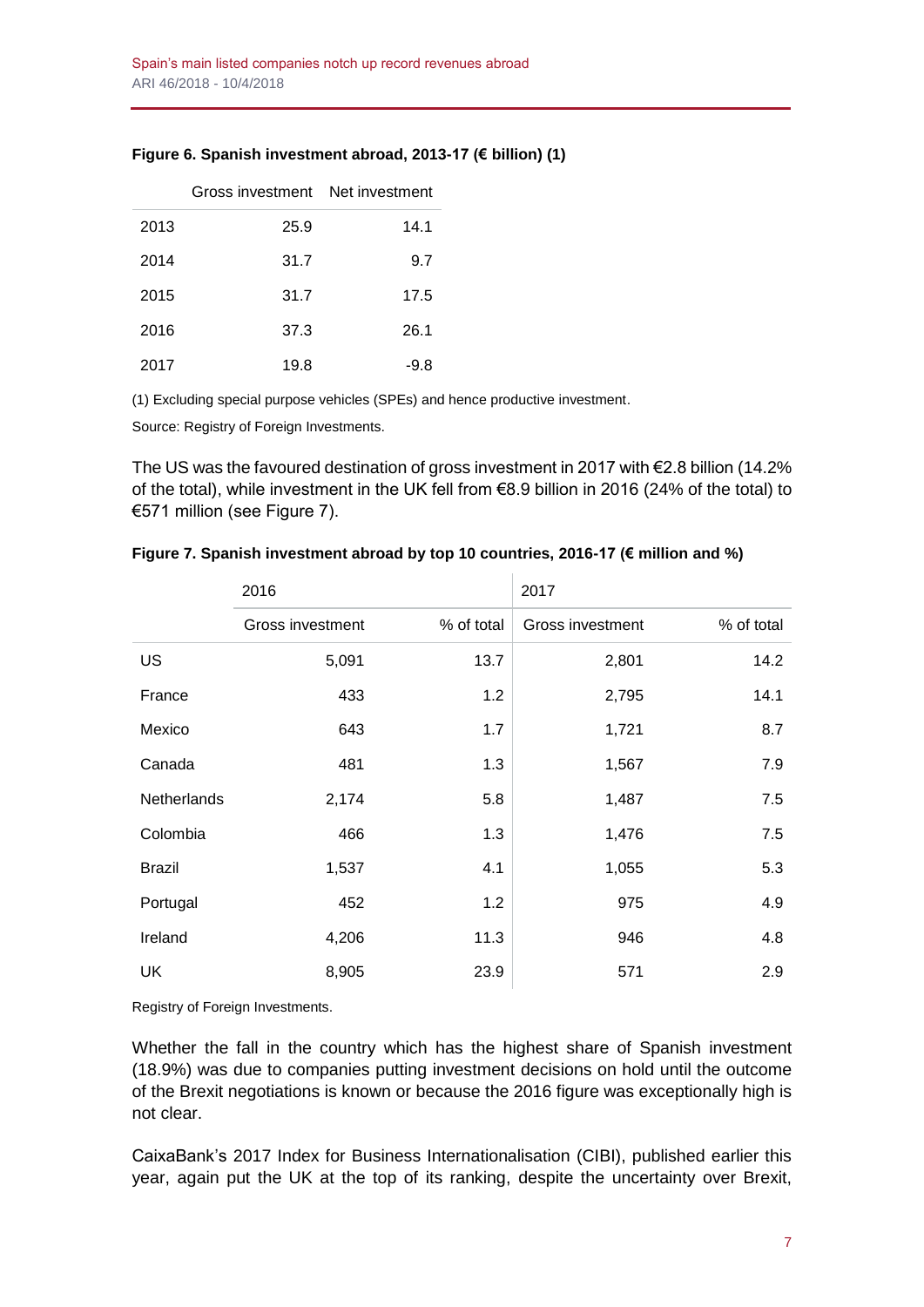although a preliminary agreement on exit terms was reached at the end of last year and terms were agreed in March for a transition period (see Figure 8).

The index, however, is based on current and not future conditions. It is built on five pillars: the degree of accessibility to the market of each country; the ease of operating in each market; that market's commercial attractiveness; the financial environment; and the macroeconomic and institutional stability.



### **Figure 8. CIBI 2017: top countries**

**CIBI 2017: Top 20 countries** 

Note: \* Average for all 67 countries. Source: CaixaBank Research (CIBI 2017).

Emboldened by its success in running Spain's airports (which received a record 249.2 million passengers in 2017), Aena, 51% owned by the state, is casting an eye on stepping up its internationalisation. This could see the company, which generates less than 6% of its revenues abroad, bidding in the privatisation of seven Japanese airports on the island of Hokkaido.